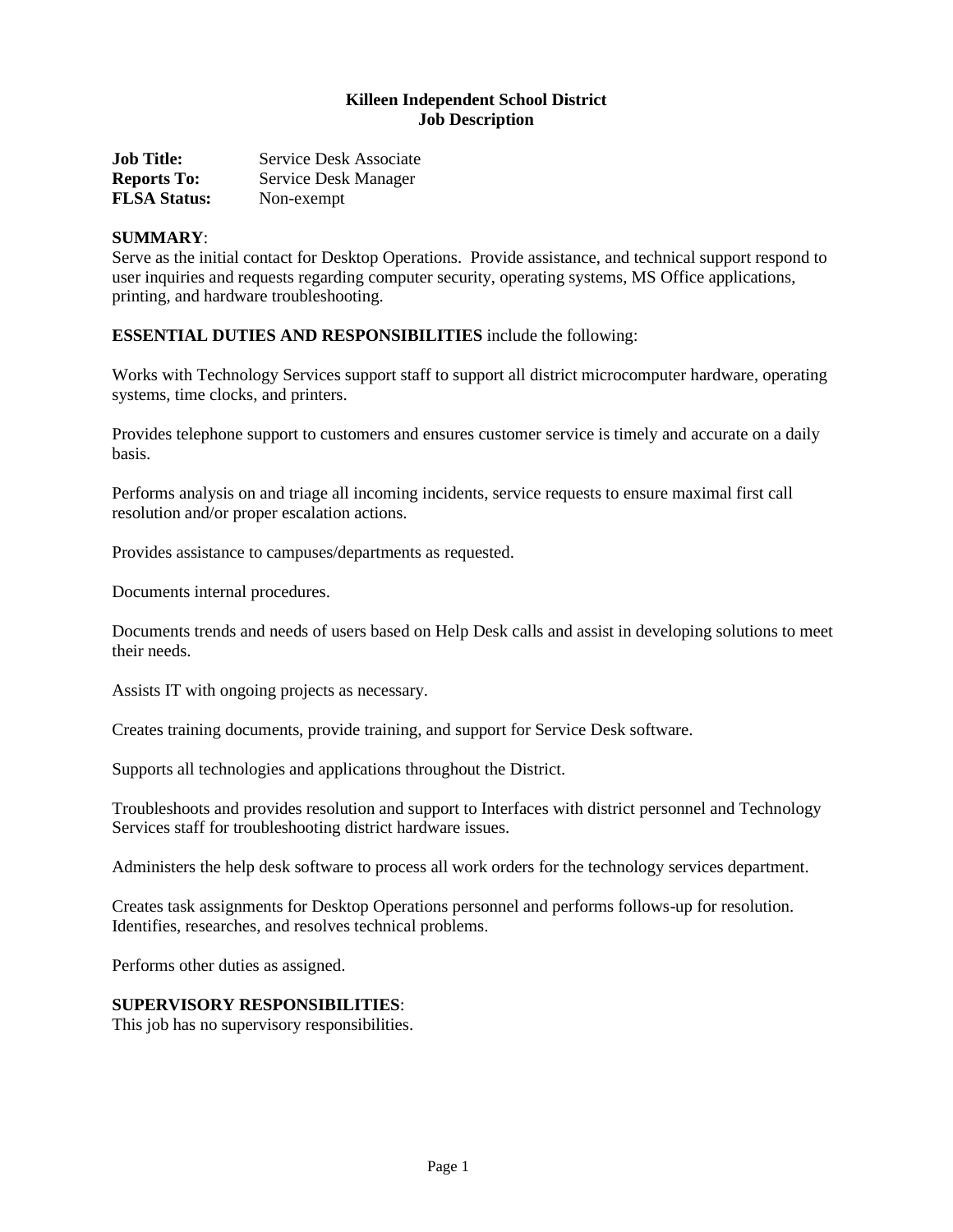# **QUALIFICATIONS:**

To perform this job successfully, an individual must be able to perform each essential duty satisfactorily. The requirements listed below are representative of the knowledge, skill, and/or ability required.

# **EDUCATION and/or EXPERIENCE**:

Associate degree in computer related field or equivalent training and two years computer experience; or high school diploma/GED and four years hardware experience. Apple certification preferred.

Experience with the following:

- Knowledge of and technical expertise supporting Apple and Windows products.
- Ability to diagnose and troubleshoot computer hardware.
- Skill in working in collaborative team-based environments and using good inter-personal communication.
- Ability to prioritize and organize work responsibilities.
- Ability to multi-task and pay attention to detail.
- Skill in providing customer service.
- Ability to work under pressure and meet deadlines.
- Excellent verbal and written communication skills in working with technical and non-technical people.
- Ability to develop and maintain collaborative relationship among all levels of an organization.
- Ability to work effectively in a team-based environment and a demonstrated willingness to support the team on all levels to get the job done.

## **OTHER QUALIFICATIONS**:

Experience working with restricted information and the aptitude in maintaining the integrity of sensitive data, preferred.

## **LANGUAGE SKILLS**:

Ability to read and interpret documents such as rules and regulations, operating and maintenance instructions, and procedure manuals. Ability to write routine reports and correspondence. Ability to speak effectively before administrators, staff or employees of the district.

## **MATHEMATICAL SKILLS**:

Ability to calculate figures and amounts such as discounts, interest, commissions, proportions, percentages, area, circumference, and volume. Ability to apply concepts of basic algebra and geometry.

## **REASONING ABILITY:**

Ability to apply common sense understanding to carry out instructions furnished in written, oral, or diagram form. Ability to deal with problems involving several concrete variables in standardized situations.

## **OTHER SKILLS AND ABILITIES:**

Knowledgeable of Apple Operating System, Bomgar, SCCM, and Help Desk automation software preferred.

## **PHYSICAL DEMANDS:**

While performing the duties of this job, the employee is regularly required to sit and talk or hear. The employee frequently is required to use hands to finger, handle, or feel. The employee is occasionally required to stand and walk. The employee must occasionally lift and/or move up to 25 pounds. Specific vision abilities required by this job include close vision, distance vision, and ability to adjust focus.